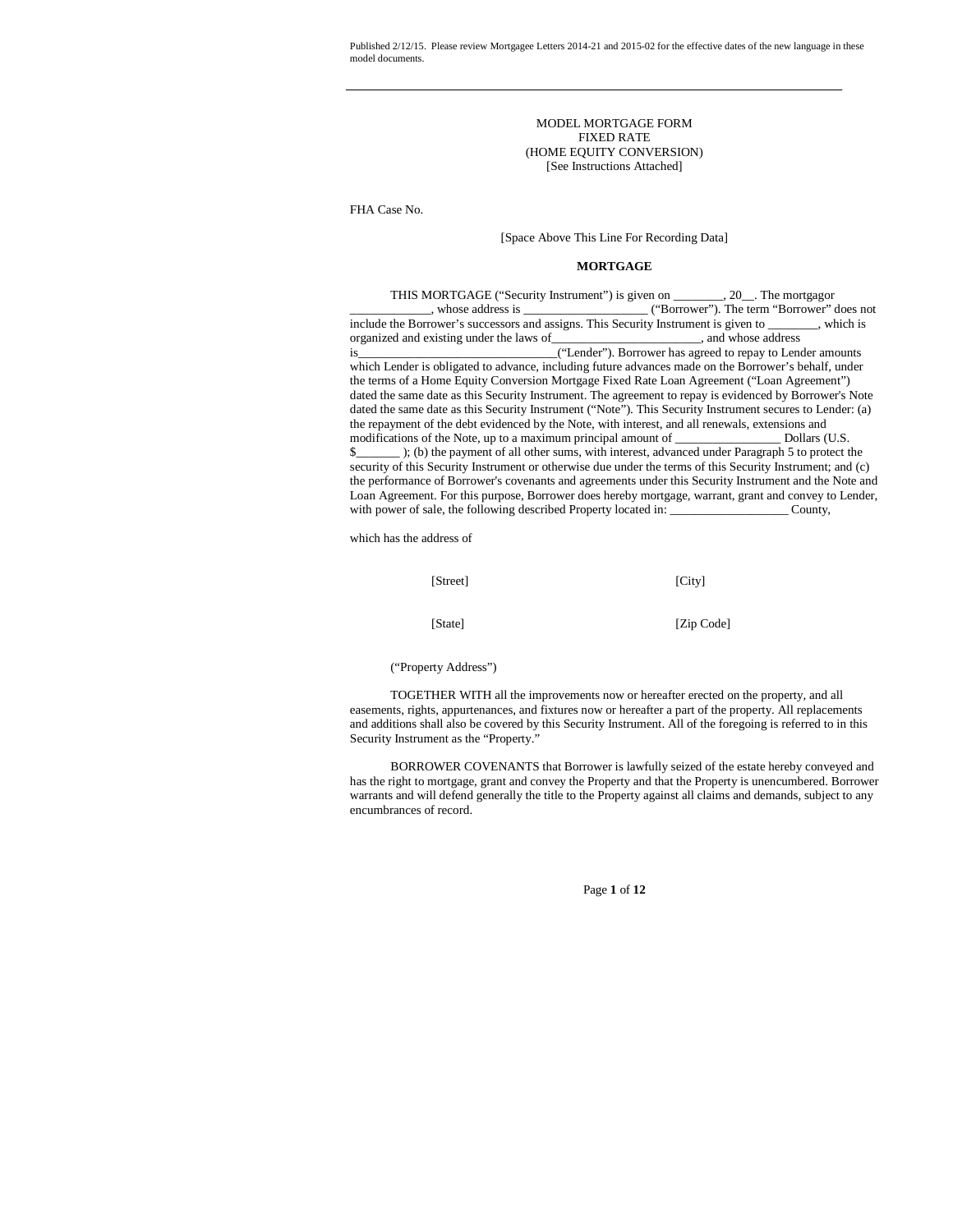THIS SECURITY INSTRUMENT combines uniform covenants for national use and nonuniform covenants with limited variations by jurisdiction to constitute a uniform security instrument covering real property.

UNIFORM COVENANTS. Borrower and Lender covenant and agree as follows:

- **1. Payment of Principal and Interest**. Borrower shall pay when due the principal of  $\Box$ , and interest on, the debt evidenced by the Note.
- **2. Payment of Property Charges**. Borrower shall pay all property charges consisting of property taxes, hazard insurance premiums, flood insurance premiums, ground rents, condominium fees, planned unit development fees, homeowner's association fees, and any other special assessments that may be required by local or state law in a timely manner, and shall provide evidence of payment to Lender, unless Lender pays certain property charges as provided for in and in accordance with the Loan Agreement.
- **3. Fire, Flood and Other Hazard Insurance**. Borrower shall insure all improvements on the Property, whether now in existence or subsequently erected, against any hazards, casualties, and contingencies, including but not limited to fire and flood, for which Lender requires insurance. Such insurance shall be maintained in the amounts and for the periods that Lender requires; Lender has the discretion to increase or decrease the amount of any insurance required at any time provided the amount is equal to or greater than any minimum required by the Secretary of Housing and Urban Development ("Secretary"). Whether or not Lender imposes a flood insurance requirement, Borrower shall at a minimum insure all improvements on the Property, whether now in existence or subsequently erected, against loss by floods to the extent required by the Secretary. If the Lender imposes insurance requirements, all insurance shall be carried with companies approved by Lender, and the insurance policies and any renewals shall be held by Lender and shall include loss payable clauses in favor of and in a form acceptable to Lender.

In the event of loss, Borrower shall give Lender immediate notice by mail. Lender may make proof of loss if not made promptly by Borrower. Each insurance company concerned is hereby authorized and directed to make payment for such loss to Lender instead of to Borrower and Lender jointly. Insurance proceeds shall be applied to restoration or repair of the damaged Property, if the restoration or repair is economically feasible and Lender's security is not lessened. If the restoration or repair is not economically feasible or Lender's security would be lessened, the insurance proceeds shall be applied first to the reduction of any indebtedness under the Note and this Security Instrument. Any excess insurance proceeds over an amount required to pay all outstanding indebtedness under the Note and this Security Instrument shall be paid to the entity legally entitled thereto.

In the event of foreclosure of this Security Instrument or other transfer of title to the Property that extinguishes the indebtedness, all right; title and interest of Borrower in and to insurance policies in force shall pass to the purchaser.

**4. Occupancy, Preservation, Maintenance and Protection of the Property; Borrower's Loan Application; Leaseholds.** Borrower shall occupy, establish, and use the Property as Borrower's Principal Residence after the execution of this Security Instrument and Borrower (or at least one Borrower, if initially more than one person are Borrowers) shall continue to occupy the Property as Borrower's Principal Residence for the term of the Security Instrument.

Page **2** of **12**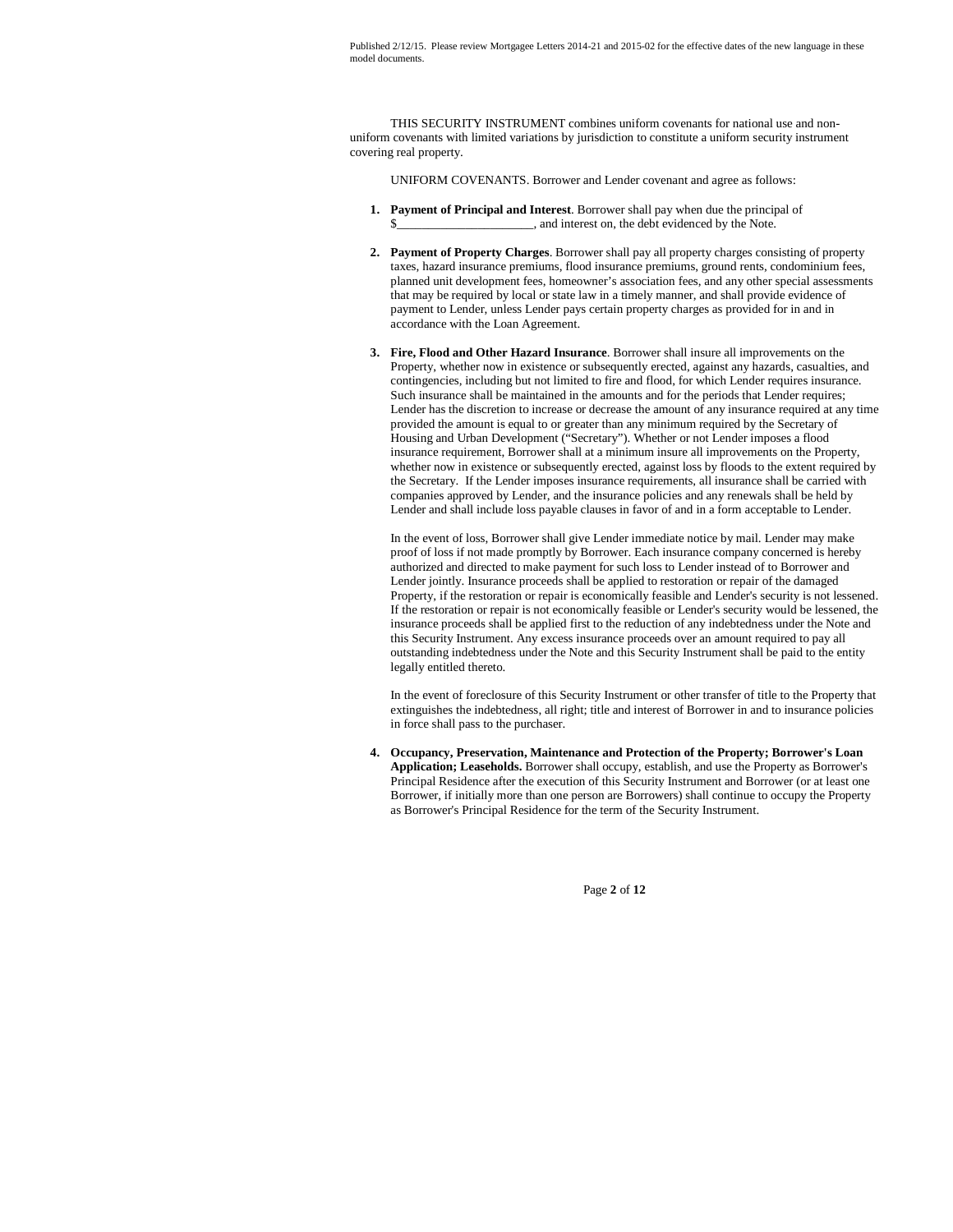Borrower shall not commit waste or destroy, damage or substantially change the Property or allow the Property to deteriorate, reasonable wear and tear excepted. Borrower shall also be in default if Borrower, during the loan application process, gave materially false or inaccurate information or statements to Lender (or failed to provide Lender with any material information) in connection with the loan evidenced by the Note, including, but not limited to, representations concerning Borrower's occupancy of the Property as a Principal Residence. If this Security Instrument is on a leasehold, Borrower shall comply with the provisions of the lease. If Borrower acquires fee title to the Property, the leasehold and fee title shall not be merged unless Lender agrees to the merger in writing.

**5. Charges to Borrower and Protection of Lender's Rights in the Property.** Borrower shall pay all governmental or municipal charges, fines and impositions that are not included in Paragraph 2. Borrower shall pay these obligations on time directly to the entity which is owed the payment. If failure to pay would adversely affect Lender's interest in the Property, upon Lender's request Borrower shall promptly furnish to Lender receipts evidencing these payments. Borrower shall promptly discharge any lien which has priority over this Security Instrument in the manner provided in Paragraph 14(C).

If Borrower fails to make these payments or the property charges required by Paragraph 2, or fails to perform any other covenants and agreements contained in this Security Instrument, or there is a legal proceeding that may significantly affect Lender's rights in the Property (such as a proceeding in bankruptcy, for condemnation or to enforce laws or regulations), then Lender may do and pay whatever is necessary to protect the value of the Property and Lender's rights in the Property, including payment of property taxes, hazard insurance and other items mentioned in Paragraph 2.

To protect Lender's security in the Property, Lender shall advance and charge to Borrower all amounts due to the Secretary for the Mortgage Insurance Premium as defined in the Loan Agreement as well as all sums due to the loan servicer for servicing activities as defined in the Loan Agreement. Any amounts disbursed by Lender under this Paragraph shall become an additional debt of Borrower as provided for in the Loan Agreement and shall be secured by this Security Instrument.

- **6. Inspection.** Lender or its agent may enter on, inspect or make appraisals of the Property in a reasonable manner and at reasonable times provided that Lender shall give the Borrower notice prior to any inspection or appraisal specifying a purpose for the inspection or appraisal which must be related to Lender's interest in the Property. If the Property is vacant or abandoned or the loan is in default, Lender may take reasonable action to protect and preserve such vacant or abandoned Property without notice to the Borrower.
- **7. Condemnation.** The proceeds of any award or claim for damages, direct or consequential, in connection with any condemnation, or other taking of any part of the Property, or for conveyance in place of condemnation shall be paid to Lender. The proceeds shall be applied to the reduction of the indebtedness under the Note and this Security Instrument. Any excess proceeds over an amount required to pay all outstanding indebtedness under the Note and this Security Instrument shall be paid to the entity legally entitled thereto.
- **8. Fees.** Lender may collect fees and charges authorized by the Secretary.

Page **3** of **12**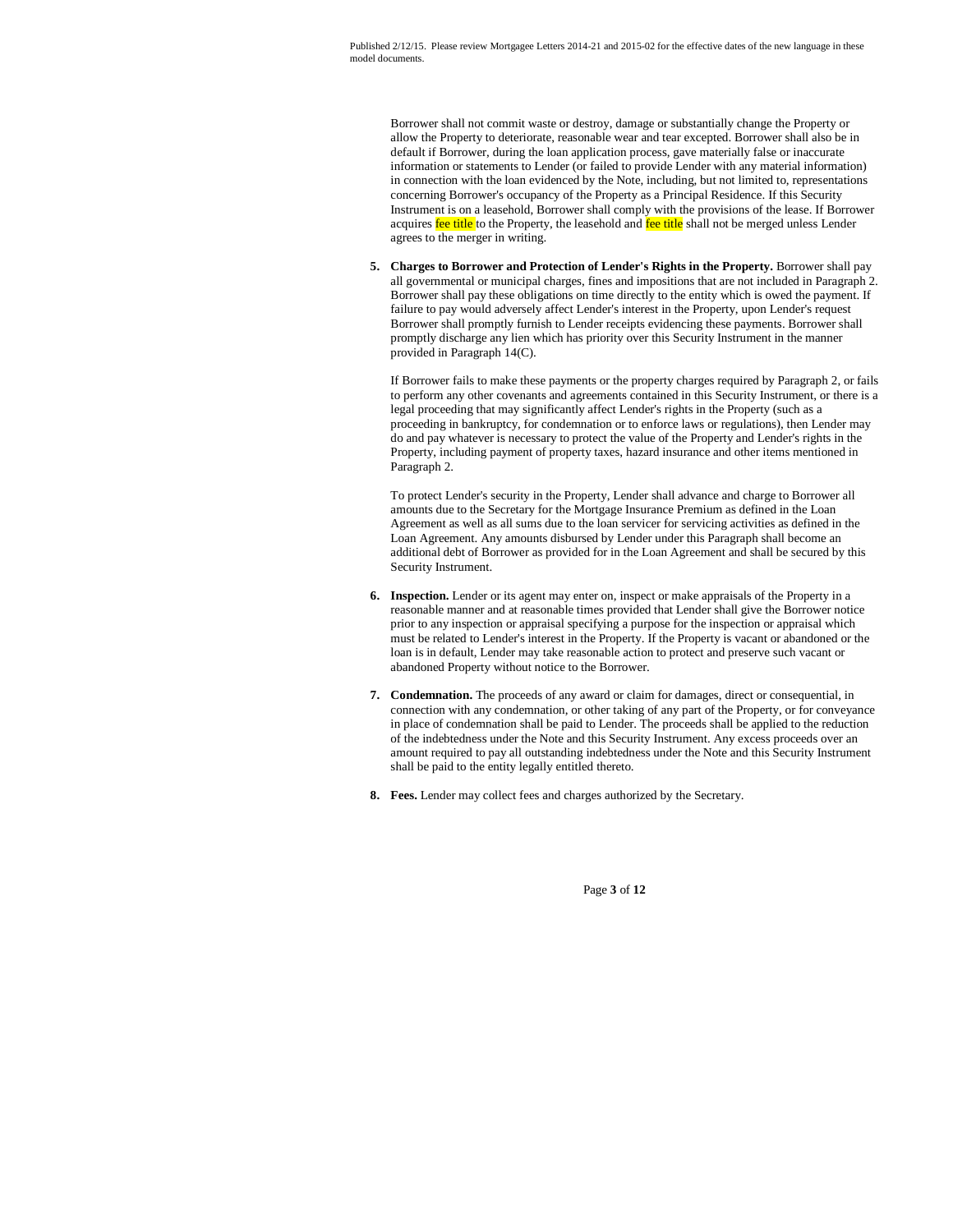- **9. Non -Borrowing Spouse.** Borrower [name of Borrower] is married under the laws of [insert state/jurisdiction of residence or celebration] to [name of spouse] ("Non-Borrowing Spouse"), who is not a Borrower under the terms of the "Note," "Loan Agreement" or this Security Instrument.
	- (A) Eligible Non-Borrowing Spouse. A Non-Borrowing Spouse identified by the Borrower who meets, and continues to meet, the Qualifying Attributes requirements established by the Secretary that the Non-Borrowing Spouse must satisfy in order to be eligible for the Deferral Period.
	- (B) Ineligible Non-Borrowing Spouse. A Non-Borrowing Spouse who does not meet the Qualifying Attributes requirements established by the Secretary that the Non-Borrowing Spouse must satisfy in order to be eligible for the Deferral Period.

## **10. Grounds for Acceleration of Debt.**

## (A) Due and Payable - Death**.**

- (i) Except as provided in Paragraph 10(A)(ii), Lender may require immediate payment in full of all sums secured by this Security Instrument if a Borrower dies and the Property is not the Principal Residence of at least one surviving Borrower.
- (ii) Lender shall defer the due and payable requirement under Paragraph  $10(A)(i)$ above for any period of time ("Deferral Period") in which a Non-Borrowing Spouse identified in Paragraph 9 qualifies as an Eligible Non-Borrowing Spouse and certifies all of the following conditions are, and continue to be, met:
	- 1. Such Eligible Non-Borrowing Spouse remained the spouse of the identified Borrower for the duration of such Borrower's lifetime;
	- 2. Such Eligible Non-Borrowing Spouse has occupied, and continues to occupy, the Property as [his/her] Principal Residence;
	- 3. Such Eligible Non-Borrowing Spouse has established legal ownership or other ongoing legal right to remain in the Property;
	- 4. All other obligations of the Borrower under the Note, the Loan Agreement and this Security Instrument continue to be satisfied; and
	- 5. The Note is not eligible to be called due and payable for any other reason.

This sub-paragraph (ii) is inapplicable or null and void if an Eligible Non-Borrowing Spouse is or becomes an Ineligible Non-Borrowing Spouse at any time. Further, during a deferral of the due and payable status, should any of the conditions for deferral cease to be met such a deferral shall immediately cease and the Note will become immediately due and payable in accordance with the provisions of Paragraph 6(A)(i) of the Note.

Page **4** of **12**

<sup>&</sup>lt;sup>1</sup> In the event there is more than one Borrower who also has a Non-Borrowing spouse, enter as needed "Borrower [name] of Borrower] is married under the laws of [insert state/jurisdiction of residence or celebration] to [name of spouse] ("Non-Borrowing Spouse"), who is not a Borrower under the terms of the "Note," "Loan Agreement" or this Security Instrument.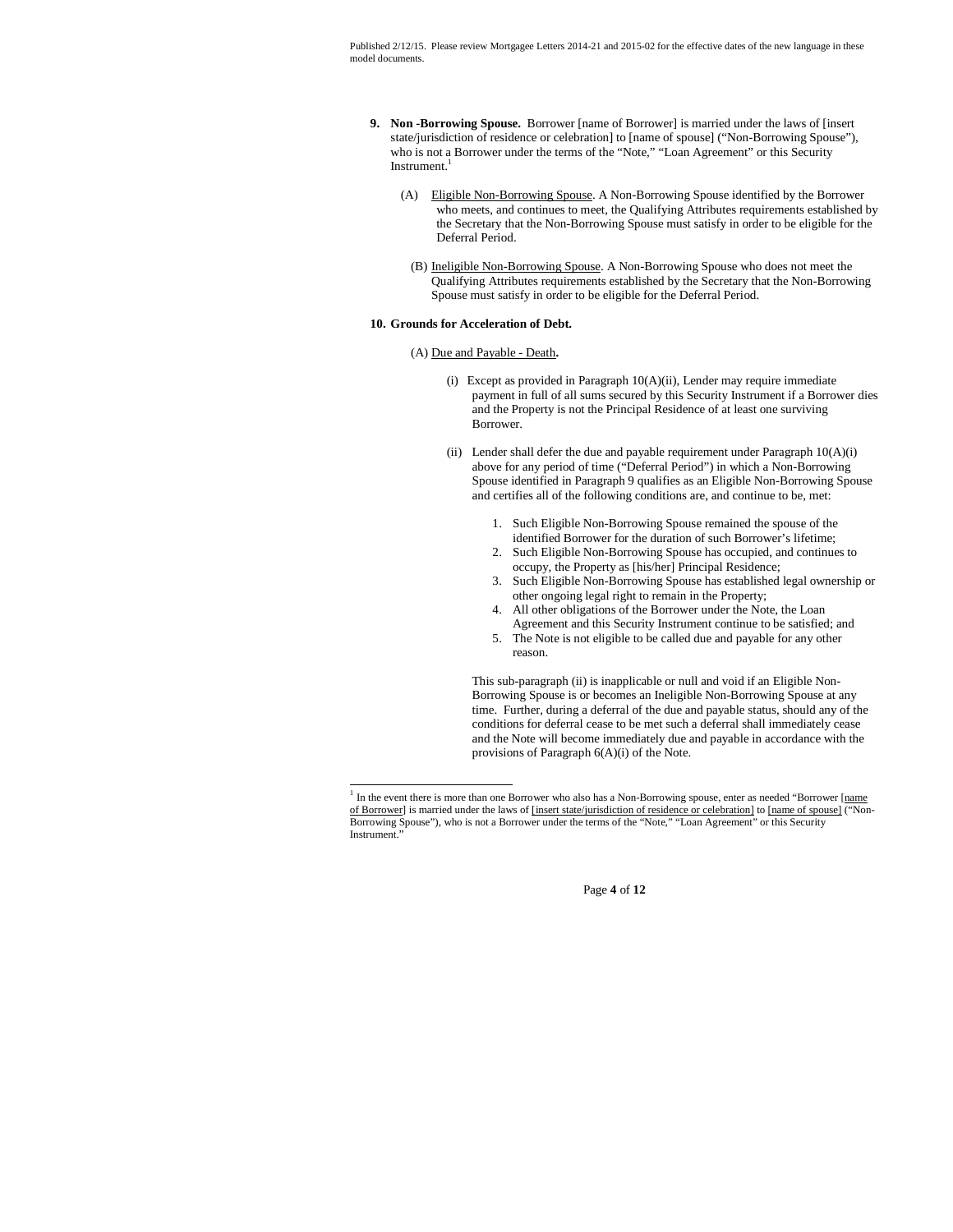- (B) Due and Payable Sale. Lender may require immediate payment in full of all sums secured by this Security Instrument if all of a Borrower's title in the Property (or his or her beneficial interest in a trust owning all or part of the Property) is sold or otherwise transferred and no other Borrower retains title to the Property in fee simple or retains a leasehold under a lease for not less than 99 years which is renewable or a lease having a remaining period of not less than 50 years beyond the date of the 100th birthday of the youngest Borrower or retains a life estate (or retaining a beneficial interest in a trust with such an interest in the Property). A deferral of due and payable status is not permitted when a Lender requires immediate payment in full under this Paragraph.
- (C) Due and Payable with Secretary Approval. Lender may require immediate payment in full of all sums secured by this Security Instrument, upon approval of the Secretary, if:
	- (i) The Property ceases to be the Principal Residence of a Borrower for reasons other than death and the Property is not the Principal Residence of at least one other Borrower; or
	- (ii) For a period of longer than twelve (12) consecutive months, a Borrower fails to occupy the Property because of physical or mental illness and the Property is not the Principal Residence of at least one other Borrower; or
	- (iii)An obligation of the Borrower under this Security Instrument is not performed.

A deferral of due and payable status is not permitted when a Lender requires immediate payment in full under this Paragraph 10(C).

- (D) Notice and Certification to Lender. Borrower shall complete and provide to the Lender on an annual basis a certification, in a form prescribed by the Lender, stating whether the Property remains the Borrower's Principal Residence and, if applicable, the Principal Residence of his or her Non-Borrowing Spouse. Where a Borrower has identified a Non-Borrowing Spouse in Paragraph 9 and the identified Non-Borrowing Spouse qualifies as an Eligible Non-Borrowing Spouse, the Borrower shall also complete and provide to the Lender on an annual basis an Eligible Non-Borrowing Spouse certification, in a form prescribed by the Lender, certifying that all requirements for the application of a Deferral Period continue to apply and continue to be met. During a Deferral Period, the annual Principal Residence certification must continue to be completed and provided to the Lender by the Eligible Non-Borrowing Spouse. The Borrower shall also notify Lender whenever any of the events listed in this Paragraph 10(B) and (C) occur.
- (E) Notice to Secretary and Borrower. Lender shall notify the Secretary and Borrower whenever the loan becomes due and payable under Paragraph 10(B) and (C). Lender shall not have the right to commence foreclosure until Borrower has had thirty (30) days after notice to either:
	- (i) Correct the matter which resulted in the Security Instrument coming due and payable; or
	- (ii) Pay the balance in full; or

Page **5** of **12**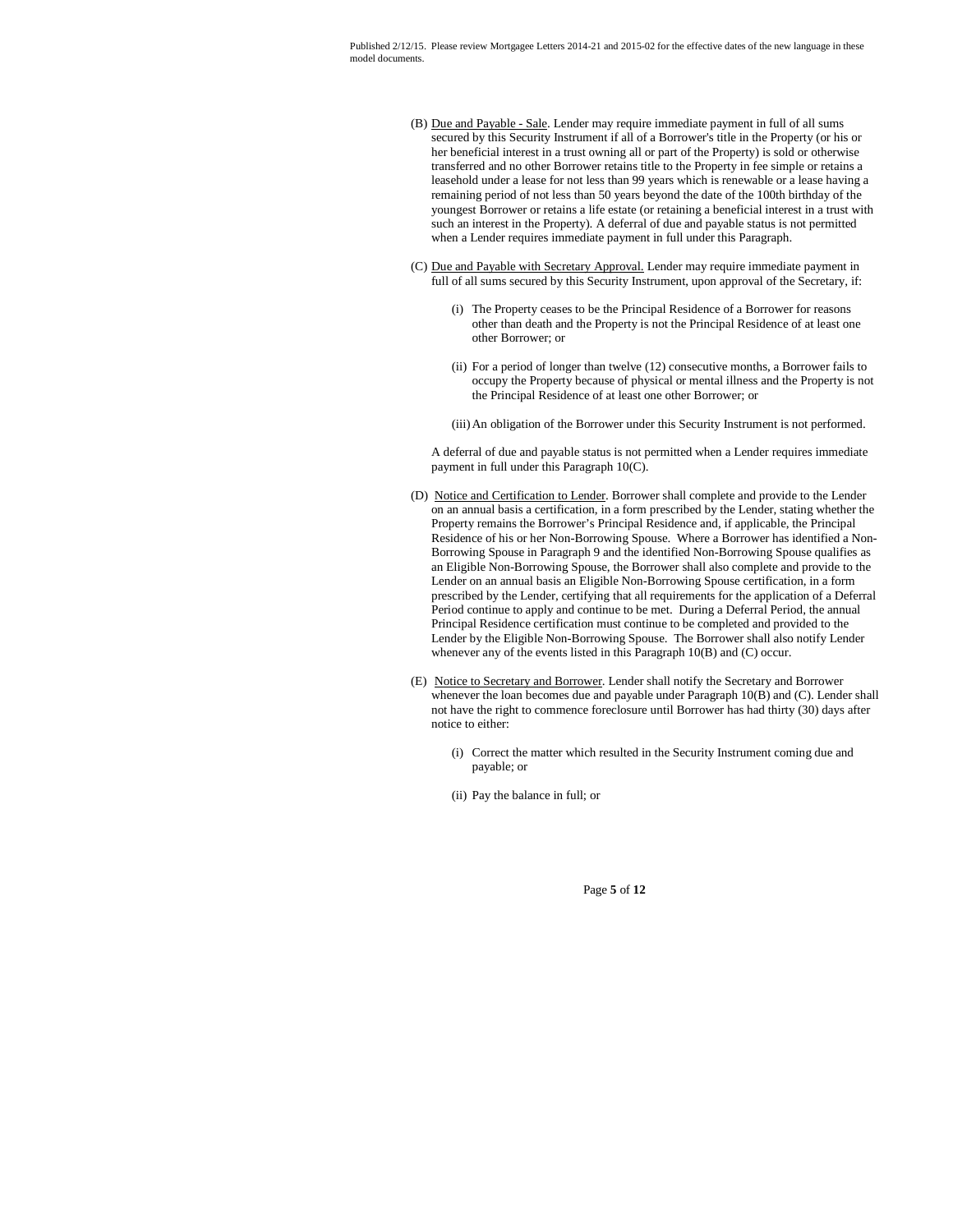> (iii)Sell the Property for the lesser of the balance or ninety-five (95%) of the appraised value and apply the net proceeds of the sale toward the balance; or

(iv) Provide the Lender with a deed in lieu of foreclosure.

- (F) Notice to Secretary and Eligible Non-Borrowing Spouse. Lender shall notify the Secretary and any Eligible Non-Borrowing Spouse whenever any event listed in Paragraph 10(B) and (C) occurs during a Deferral Period.
- (G) Trusts. Conveyance of a Borrower's interest in the Property to a trust which meets the requirements of the Secretary, or conveyance of a trust's interests in the Property to a Borrower, shall not be considered a conveyance for purposes of this Paragraph 10. A trust shall not be considered an occupant or be considered as having a Principal Residence for purposes of this Paragraph 10.
- (H) Mortgage Not Insured. [Optional]<sup>2</sup> Borrower agrees that should this Security Instrument and the Note not be eligible for insurance under the National Housing Act within from the date hereof, Lender may, at its option, require immediate payment in full of all sums secured by this Security Instrument. A written statement of any authorized agent of the Secretary dated subsequent to \_\_\_\_\_\_ from the date hereof, declining to insure this Security Instrument and the Note, shall be deemed conclusive proof of such ineligibility. Notwithstanding the foregoing, this option may not be exercised by Lender when the unavailability of insurance is solely due to Lender's failure to remit a mortgage insurance premium to the Secretary.
- **11. No Deficiency Judgments.** Borrower shall have no personal liability for payment of the debt secured by this Security Instrument. Lender may enforce the debt only through sale of the Property. Lender shall not be permitted to obtain a deficiency judgment against Borrower if the Security Instrument is foreclosed. If this Security Instrument is assigned to the Secretary upon demand by the Secretary, Borrower shall not be liable for any difference between the mortgage insurance benefits paid to Lender and the outstanding indebtedness, including accrued interest, owed by Borrower at the time of the assignment.
- **12. Reinstatement by Borrower.** Borrower has a right to be reinstated if Lender has required immediate payment in full. This right applies even after foreclosure proceedings are instituted. To reinstate this Security Instrument, Borrower shall correct the condition which resulted in the requirement for immediate payment in full. Foreclosure costs and reasonable and customary attorney's fees and expenses properly associated with the foreclosure proceeding shall be added to the Principal Balance. Upon reinstatement by Borrower, this Security Instrument and the obligations that it secures shall remain in effect as if Lender had not required immediate payment in full. However, Lender is not required to permit reinstatement if: (i) Lender has accepted reinstatement after the commencement of foreclosure proceedings within two (2) years immediately preceding the commencement of a current foreclosure proceeding, (ii) reinstatement will preclude foreclosure on different grounds in the future, or (iii) reinstatement will adversely affect the priority of the Security Instrument.
- **13. Deferral Period Reinstatement.** If a Deferral Period ceases or becomes unavailable because a Non-Borrowing Spouse no longer satisfies the Qualifying Attributes for a Deferral Period and has

Page **6** of **12**

<sup>&</sup>lt;sup>2</sup> Lenders are authorized, but not required, to add Paragraph 10(H) to this Security Instrument. If used, a period may be inserted in the two blanks expressed either in number of days or months, which is not shorter than 60 days and not longer than 8 months.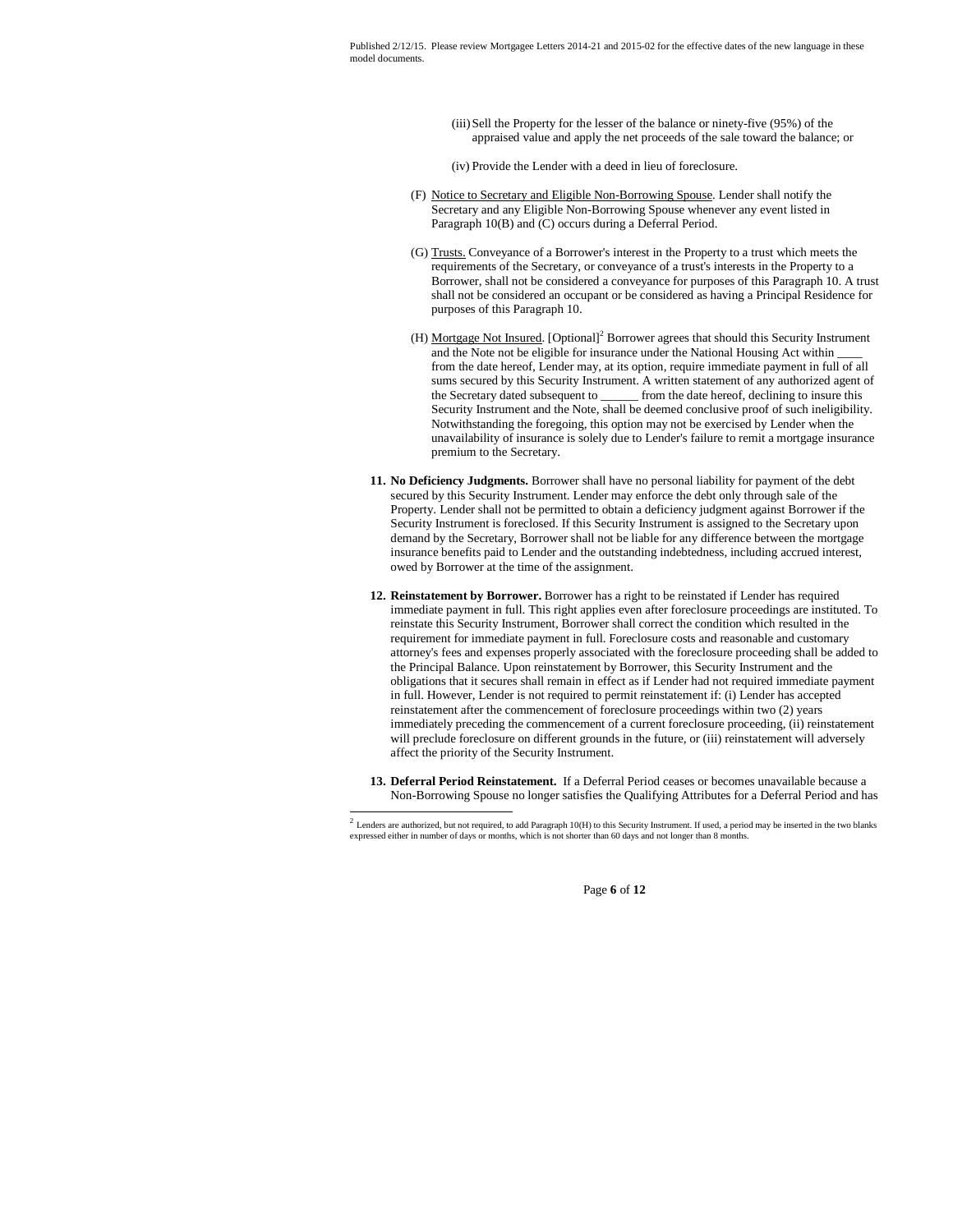become an Ineligible Non-Borrowing Spouse, neither the Deferral Period nor the Security Instrument may be reinstated. In the event a Deferral Period ceases because an obligation of the Note, the Loan Agreement or this Security Instrument has not been met or the Note has become eligible to be called due and payable and is in default for a reason other than death, an Eligible Non-Borrowing Spouse may have a Deferral Period and this Security Instrument reinstated provided that the condition which resulted in the Deferral Period ceasing is corrected within thirty (30) days. A Lender may require the Eligible Non-Borrowing Spouse to pay for foreclosure costs and reasonable and customary attorney's fees and expenses properly associated with the foreclosure proceeding, such costs may not be added to the Principal Balance. Upon reinstatement by an Eligible Non-Borrowing Spouse, the Deferral Period and this Security Instrument and the obligations that it secures shall remain in effect as if the Deferral Period had not ceased and the Lender had not required immediate payment in full. However, Lender is not required to permit reinstatement if: (i) the Lender has accepted a reinstatement of either the Deferral Period or this Security Instrument within the past two (2) years immediately preceding the current notification to the Eligible Non-Borrowing Spouse that the mortgage is due and payable; (ii) reinstatement of either the Deferral Period or this Security Instrument will preclude foreclosure in the future, or (iii) reinstatement of either the Deferral Period or Security Instrument will adversely affect the priority of the Security Instrument.

# **14. Lien Status.**

- (A) Modification. Borrower agrees to extend this Security Instrument in accordance with this Paragraph 14(A). If Lender determines that the original lien status of the Security Instrument is jeopardized under state law (including but not limited to situations where the amount secured by the Security Instrument equals or exceeds the maximum principal amount stated or the maximum period under which loan advances retain the same lien priority initially granted to loan advances has expired) and state law permits the original lien status to be maintained for future loan advances through the execution and recordation of one or more documents, then Lender shall obtain title evidence at Borrower's expense. If the title evidence indicates that the Property is not encumbered by any liens (except this Security Instrument and any subordinate liens that the Lender determines will also be subordinate to any future loan advances), Lender shall request the Borrower to execute any documents necessary to protect the lien status of future loan advances. Borrower agrees to execute such documents. If state law does not permit the original lien status to be extended to future loan advances, Borrower will be deemed to have failed to have performed an obligation under this Security Instrument.
- (B) Tax Deferral Programs. Borrower shall not participate in a real estate tax deferral program, if any liens created by the tax deferral are not subordinate to this Security **Instrument**
- (C) Prior Liens. Borrower shall promptly discharge any lien which has priority over this Security Instrument unless Borrower: (a) agrees in writing to the payment of the obligation secured by the lien in a manner acceptable to Lender; (b) contests in good faith the lien by, or defends against enforcement of the lien in, legal proceedings which in the Lender's opinion operates to prevent the enforcement of the lien or forfeiture of any part of the Property; or (c) secures from the holder of the lien an agreement satisfactory to Lender subordinating the lien to all amounts secured by this Security Instrument. If Lender determines that any part of the Property is subject to a lien which may attain priority over this Security Instrument, Lender may give Borrower a notice identifying the

Page **7** of **12**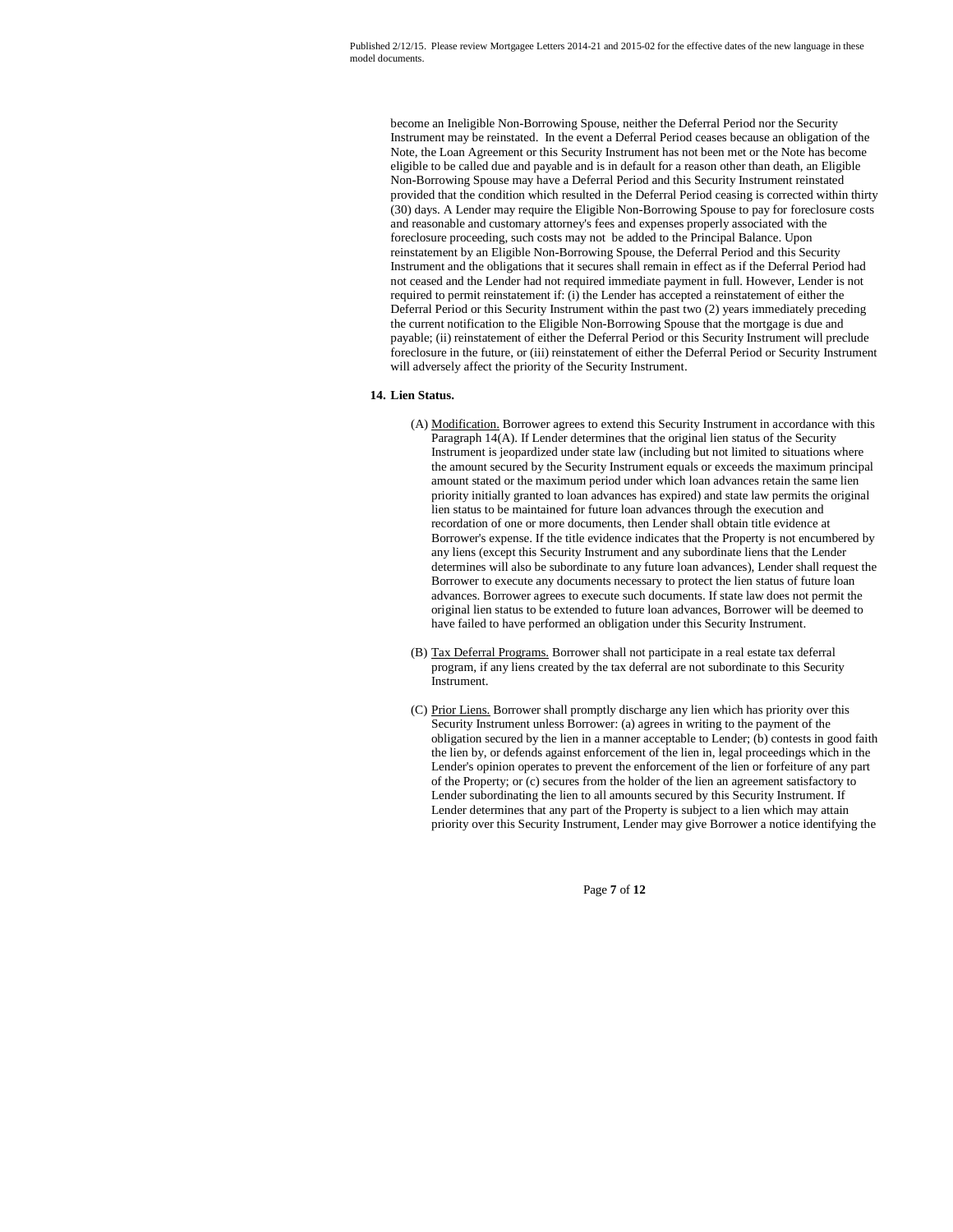> lien. Borrower shall satisfy the lien or take one more of the actions set forth above within ten (10) days of the giving of notice.

- **15. Forbearance by Lender Not a Waiver.** Any forbearance by Lender in exercising any right or remedy shall not be a waiver of or preclude the exercise of any right or remedy.
- **16. Successors and Assigns Bound; Joint and Several Liability**. The covenants and agreements of this Security Instrument shall bind and benefit the successors and assigns of Lender. Borrower may not assign any rights or obligations under this Security Instrument or under the Note, except to a trust that meets the requirements of the Secretary. Borrower's covenants and agreements shall be joint and several.

Notwithstanding anything to the contrary herein, upon the death of the last surviving Borrower, the Borrower's successors and assigns will be bound to perform Borrower's obligations under this Security Instrument.

- **17. Notices.** Any notice to Borrower provided for in this Security Instrument shall be given by delivering it or by mailing it by first class mail unless applicable law requires use of another method. The notice shall be directed to the Property Address or any other address all Borrowers jointly designate. Any notice to Lender shall be given by first class mail to Lender's address stated herein or any address Lender designates by notice to Borrower. Any notice to a Non-Borrowing Spouse provided for in this Security Instrument shall be given by delivering it or by mailing it by first class mail unless applicable law requires use of another method. The notice shall be directed to the Property Address. Any notice provided for in this Security Instrument shall be deemed to have been given to Borrower, Lender, or Non-Borrowing Spouse when given as provided in this Paragraph 17.
- **18. Governing Law; Severability**. This Security Instrument shall be governed by Federal law and the law of the jurisdiction in which the Property is located. In the event that any provision or clause of this Security Instrument or the Note conflicts with applicable law, such conflict shall not affect other provisions of this Security Instrument or the Note which can be given effect without the conflicting provision. To this end the provisions of this Security Instrument and the Note are declared to be severable.
- **19. Borrower's Copy.** Borrower shall be given one conformed copy of this Note and the Security Instrument.
- **20. Third-Party Beneficiary**. Except as set forth in Paragraph 10(A)(ii) and only for an Eligible Non-Borrowing Spouse in this document, this Mortgage does not and is not intended to confer any rights or remedies upon any person other than the parties. Borrower agrees that it is not a third-party beneficiary to the Contract of Insurance between HUD and Lender.
- **21. Capitalized Terms.** Capitalized terms not defined in this Security Instrument shall have the meanings ascribed to them in the Loan Agreement.

NON-UNIFORM COVENANTS. Borrower and Lender covenant and agree as follows:

**22. Assignment of Rents**. [Use this language unless prohibited by state law.] Borrower unconditionally assigns and transfers to Lender all the rents and revenues of the Property.

Page **8** of **12**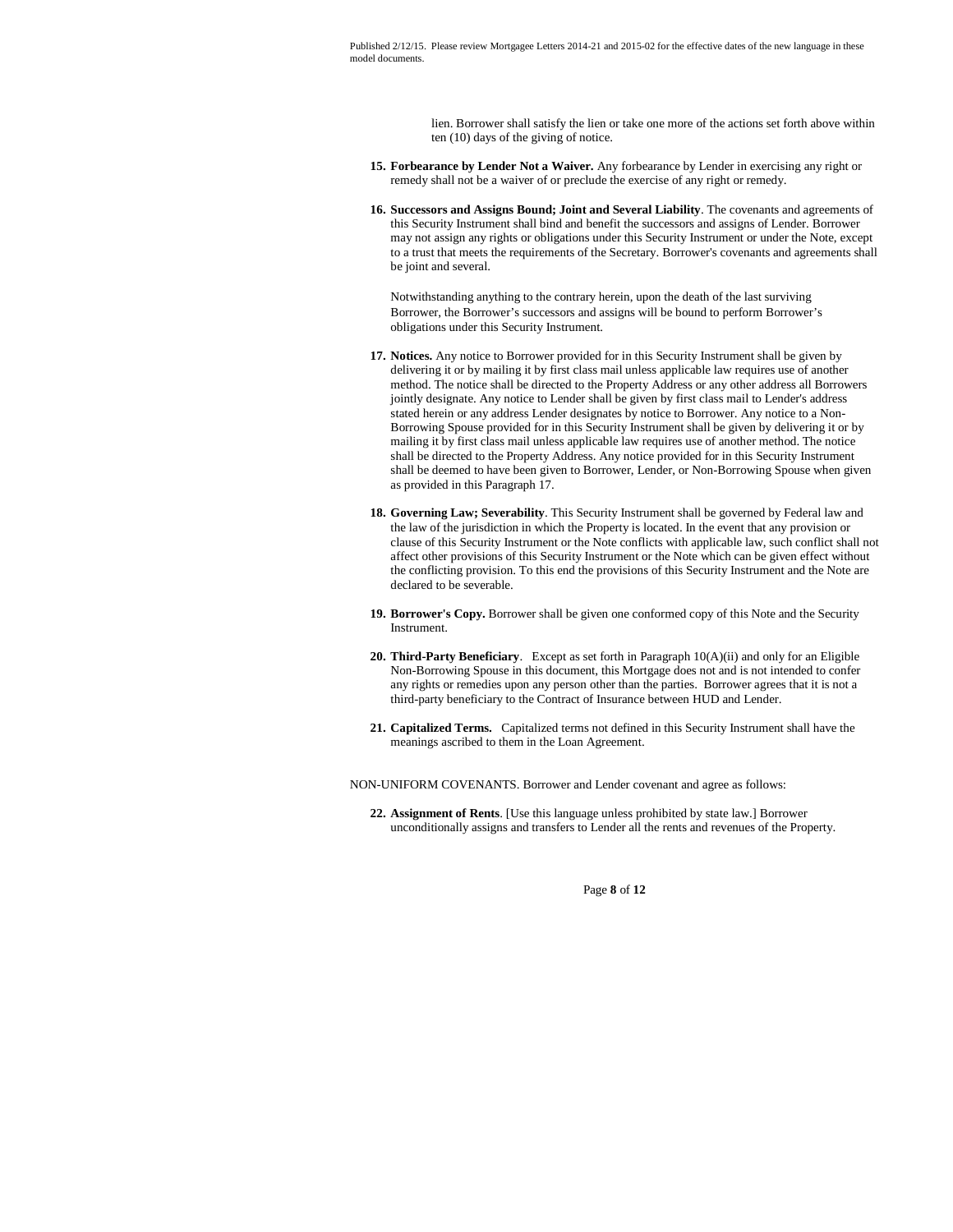Borrower authorizes Lender or Lender's agents to collect the rents and revenues and hereby directs each tenant of the Property to pay the rents to Lender or Lender's agents. However, prior to Lender's notice to Borrower of Borrower's breach of any covenant or agreement in the Security Instrument, Borrower shall collect and receive all rents and revenues of the Property as trustee for the benefit of Lender and Borrower. This assignment of rents constitutes an absolute assignment and not an assignment for additional security only.

If Lender gives notice of breach to Borrower: (a) all rents received by Borrower shall be held by Borrower as trustee for benefit of Lender only, to be applied to the sums secured by this Security Instrument; (b) Lender shall be entitled to collect and receive all of the rents of the Property; and (c) each tenant of the Property shall pay all rents due and unpaid to Lender or Lender's agent on Lender's written demand to the tenant.

Borrower has not executed any prior assignment of the rents and has not and will not perform any act that would prevent Lender from exercising its rights under this Paragraph 22.

Lender shall not be required to enter upon, take control of or maintain the Property before or after giving notice of breach to Borrower. However, Lender or a judicially appointed receiver may do so at any time there is a breach. Any application of rents shall not cure or waive any default or invalidate any other right or remedy of Lender. This assignment of rents of the Property shall terminate when the debt secured by this Security Instrument is paid in full.

- **23. Foreclosure Procedure**. [For illustration only. Needs state adaptation as provided in the instructions attached.] If Lender requires immediate payment in full under Paragraph 10, Lender may invoke the power of sale and any other remedies provided in this Paragraph 23, including, but not limited to, reasonable attorney's fees and costs of title evidence.
- **24. Lien Priority.** The full amount secured by this Security Instrument shall have the same priority over any other liens on the Property as if the full amount had been disbursed on the date the initial disbursement was made, regardless of the actual date of any disbursement. The amount secured by this Security Instrument shall include all direct payments by Lender to Borrower and all other loan advances permitted by this Security Instrument for any purpose. This lien priority shall apply notwithstanding any State constitution, law or regulation, except that this lien priority shall not affect the priority of any liens for unpaid State or local governmental unit special assessments or taxes.

If Lender invokes the power of sale, Lender shall give notice of sale to Borrower in the manner provided in Paragraph 17. Lender shall publish and post the notice of sale, and the Property shall be sold in the manner prescribed by applicable law. Lender or its designee may purchase the Property at any sale. The proceeds of the sale shall be applied in the following order: (a) to all expenses of the sale, including, but not limited to, reasonable attorney's fees; (b) to all sums secured by this Security Instrument, and (c) any excess to the person or persons legally entitled to it.

[Add any state-specific provisions in accordance with the instructions attached and HUD Handbook 4155.2, Chapter 4]

Page **9** of **12**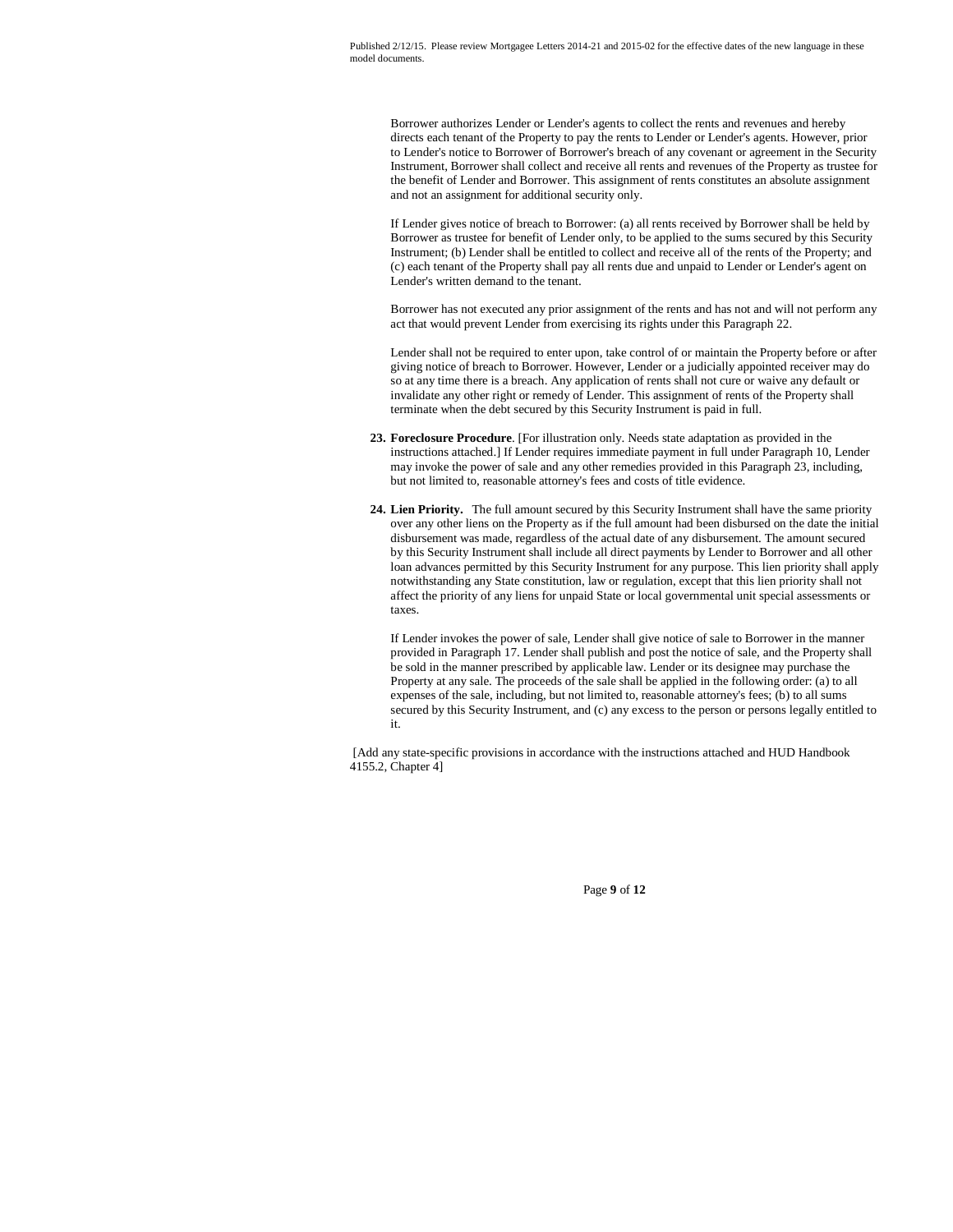[Number as final paragraph.] Riders to this Security Instrument. If one or more riders are executed by Borrower and recorded together with this Security Instrument, the covenants of each such rider shall be incorporated into and shall amend and supplement the covenants and agreements of this Security

Instrument as if the rider(s) were a part of this Security Instrument. [Check applicable box(es)]BY SIGNING BELOW, Borrower accepts and agrees to the terms contained in this Security Instrument and in any rider(s) executed by Borrower and recorded with it.

|  | Condominium Rider<br>Shared Appreciation Rider | [] Planned Unit Development<br>[] Other [Specify] | Witn<br>esse<br>s: |
|--|------------------------------------------------|---------------------------------------------------|--------------------|
|  |                                                | (SEAL)                                            |                    |
|  |                                                | Borrower                                          |                    |
|  |                                                | (SEAL)                                            |                    |
|  |                                                | Borrower                                          |                    |

[Space Below This Line For Acknowledgement]

Page **10** of **12**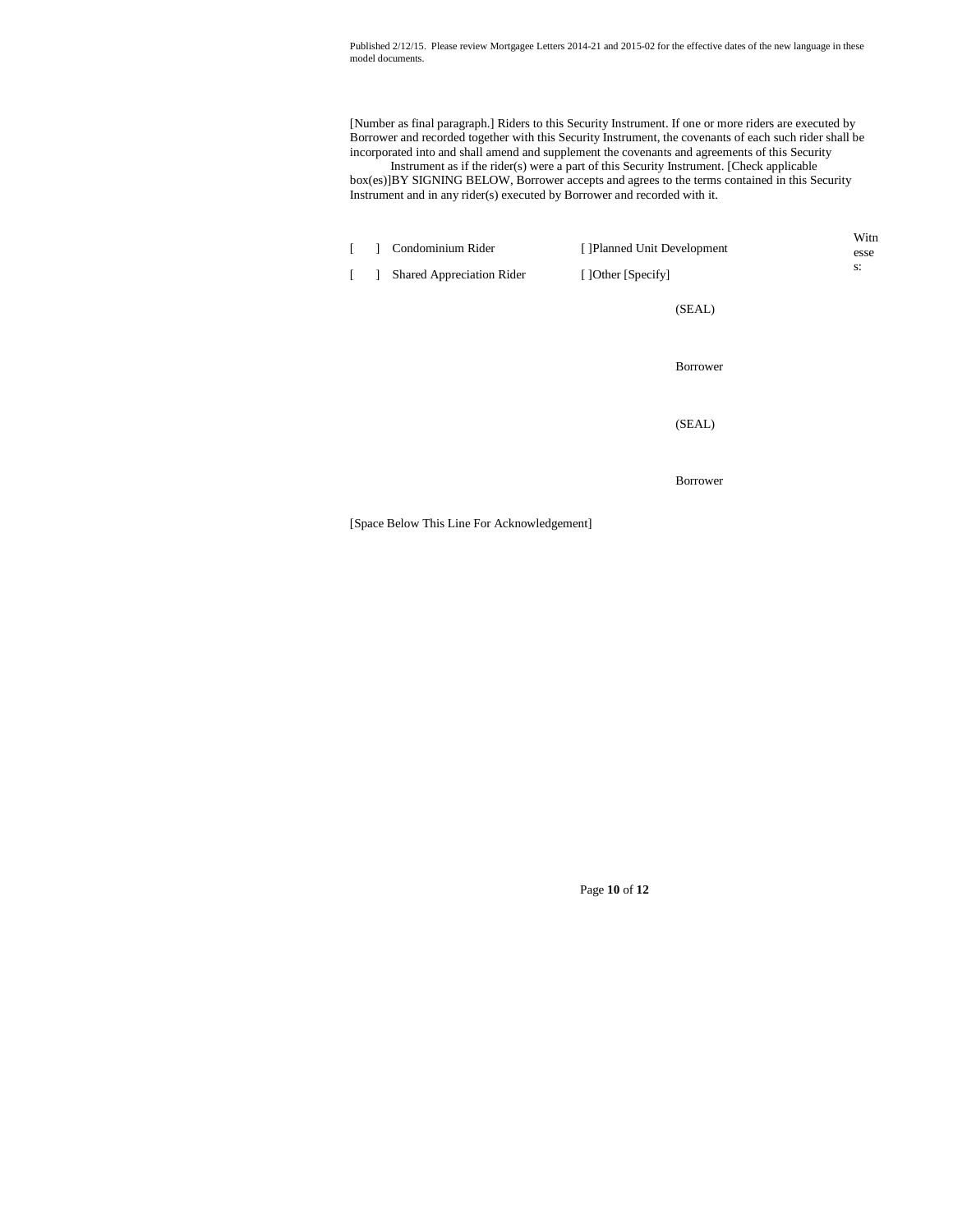Instructions for Model Fixed Rate Mortgage Form (Home Equity Conversion)

HUD requires that a security instrument follow the form and content of the approved FNMA/FHLMC security instrument for the jurisdiction, except where HUD has determined that differences are needed to reflect HUD policy and practice. The following explains those differences. Additional instructions are found in Chapter 4, HUD Handbook 4155.2 and Chapter 6, HUD Handbook 4235.1.

#### **1. Language Preceding Uniform Covenants**

Use FNMA/FHLMC language but:

- a. Add a box for the FHA Case No. as shown on the Model Form.
- b. For a Mortgage, delete the language beginning with "THIS MORTGAGE" or "THIS DEED OF TRUST" through "covenants and agreements under this Security Instrument and Note." Substitute the language shown on the Model Form. The phrase "up to a maximum principal amount of Dollars \_\_\_\_\_\_\_\_\_\_\_\_\_\_\_\_\_\_\_\_\_\_\_\_\_\_(U.S. \$\_\_\_\_\_\_\_\_\_\_\_\_)" should be omitted in jurisdictions where there is no legal requirement to state the maximum principal amount in a mortgage or deed of trust. If the phrase is used, the blank should be completed with an amount equal to or greater than 150% of the maximum claim amount.
- c. For a Deed of Trust, follow the instructions in "b" above, except that the first three sentences of the Model Form must be further revised to read as follows:

| This DEED OF TRUST ("Security Instrument") is made on        |                          |  |  |
|--------------------------------------------------------------|--------------------------|--|--|
| 20. The grantor [or trustor] is ("Borrower"). The trustee is |                          |  |  |
| ("Trustee"). The beneficiary is                              | , which is organized and |  |  |
| existing under the laws of                                   | , and whose address      |  |  |
| 1S                                                           | ("Lender").              |  |  |

- d. For Colorado deeds of trust, Georgia security deeds and Louisiana mortgages, the FNMA/FHLMC forms should be consulted for guidance regarding additional adaptation of the initial language of the Security Instrument, including language describing a note for Louisiana.
- e. For Maine and New York in which FNMA and FHLMC use "plain English" forms, the format and language should be based on FNMA/FHLMC forms for other states provided that the language is in conformity with applicable law.

The Model Form uses the FNMA/FHLMC language for Michigan as an example. The form may include variations to the standard language that have been approved by FNMA and/or FHLMC.

#### **2. Uniform Covenants**

The form should designate the paragraphs preceding Paragraph 23 on foreclosure procedures as "Uniform Covenants". The text of these paragraphs must be used as presented in the Model Form without any change. FNMA/FHLMC language may not be substituted. If change is needed to make requirements of state or local law or practice, written approval from HUD is needed before the change is made.

Page **11** of **12**